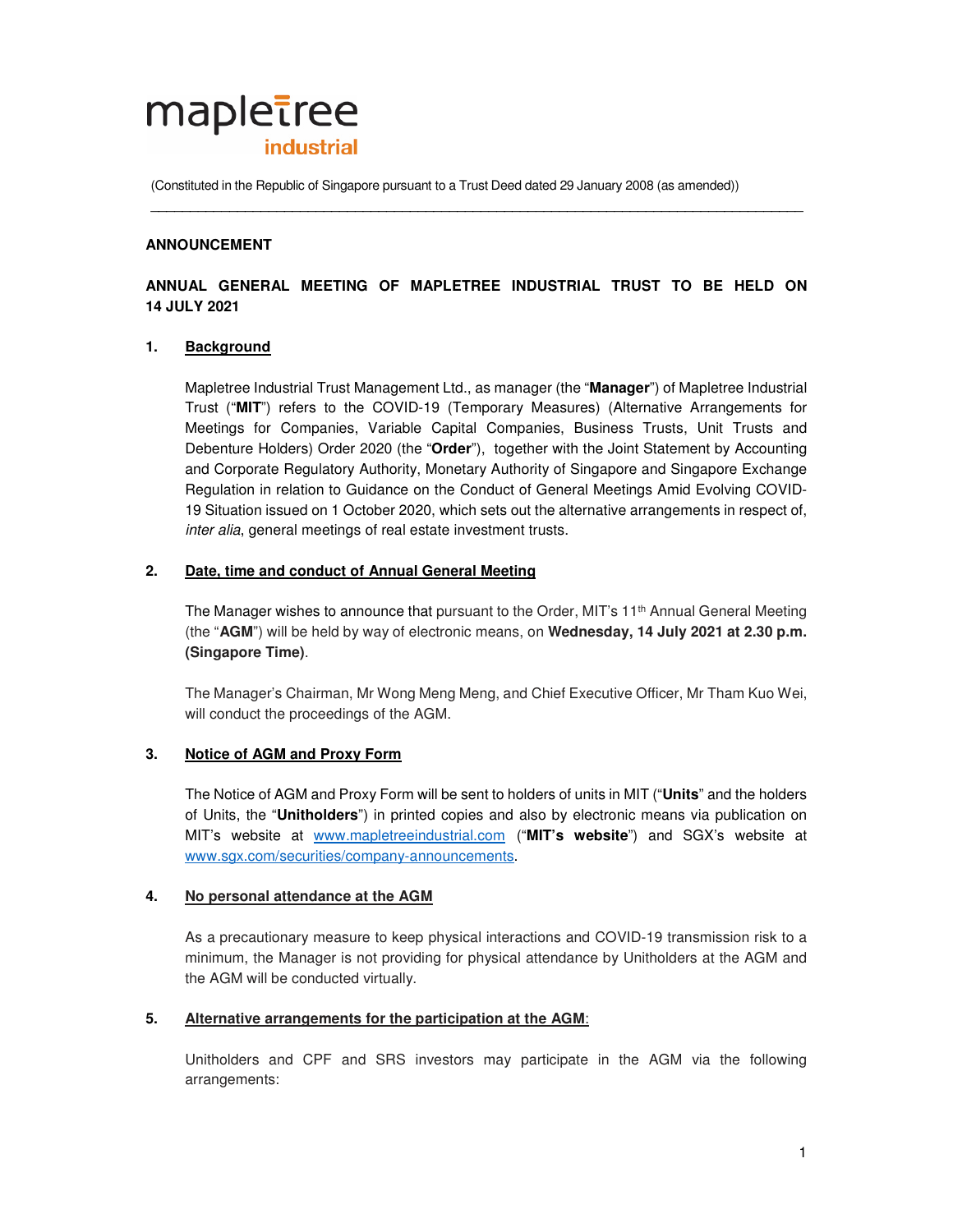# **(a) observing and/or listening to the AGM proceedings via live audio-visual webcast or live audio-only stream**:

Unitholders and CPF and SRS investors will be able to observe and/or listen to the AGM proceedings through a live audio-visual webcast or live audio-only stream via their mobile phones, tablets or computers.

In order to do so, Unitholders and CPF and SRS investors must pre-register at MIT's website from now until 2.30 p.m. on 11 July 2021 to enable the Manager to verify their status as Unitholders:

Unitholders and CPF and SRS investors can scan the Quick Response ("**QR**") code to pre-register for the AGM



Following the verification, authenticated Unitholders and CPF and SRS investors will receive an email, which will contain a unique user ID and password details as well as instructions on how to access the live audio-visual webcast and live audio-only stream of the AGM proceedings and submit questions during the AGM via the online chat box which will be made available for the live audio-visual webcast (the "**Confirmation Email**") by **2.30 p.m. on Tuesday, 13 July 2021**.

Unitholders and CPF and SRS investors who have pre-registered by the 11 July 2021 deadline but fail to receive the Confirmation Email by 2.30 p.m. on Tuesday, 13 July 2021 should immediately contact the Unit Registrar, Boardroom Corporate & Advisory Services Pte. Ltd., at +65 6230 9768 / +65 6230 9564 or email at MapletreeAGM2021@boardroomlimited.com.

## **(b) Submitting questions**

#### **(i) Submitting questions during the AGM via the online chat box**:

Authenticated Unitholders and CPF and SRS investors will be able to ask questions "live" at the AGM via the online chat box through the live audio-visual webcast platform. Illustrated instructions on how to submit questions via the online chat box will be provided in the Confirmation Email.

#### **(ii) Submitting questions in advance of the AGM**

Unitholders and CPF and SRS investors are also encouraged to submit their questions related to the resolutions to be tabled for approval at the AGM, in advance of the AGM, in the following manner: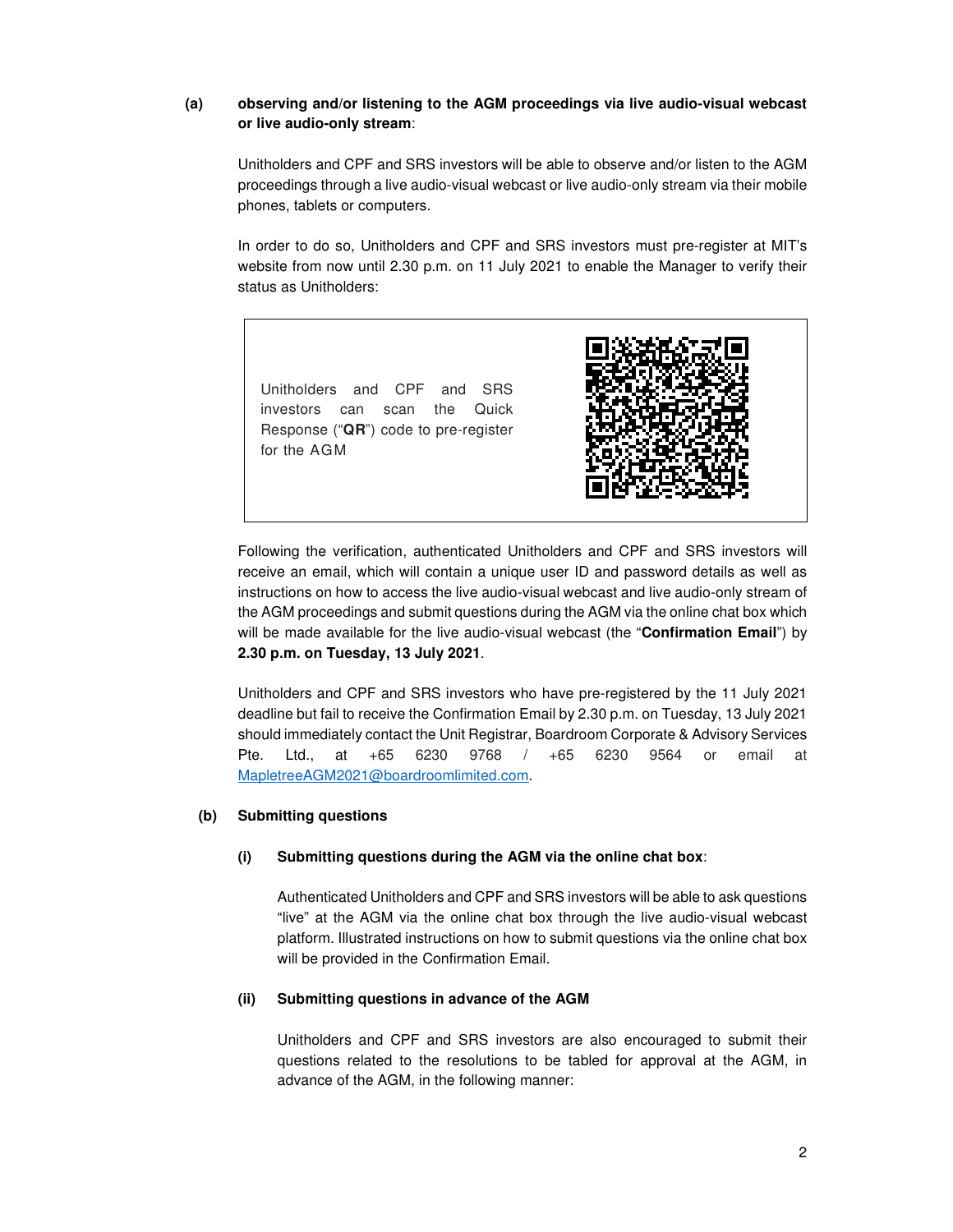Questions must be submitted in the following manner by **2.30 p.m. on Sunday, 11 July 2021**:

- (a) via MIT's website; or
- (b) via email to the Manager, at  $ir$  industrial@mapletree.com.sg.

Unitholders and CPF and SRS investors who submit questions via email must provide the following information for authentication:

- (1) the Unitholder's full name;
- (2) the Unitholder's address; and
- (3) the manner in which the Unitholder holds Units in MIT (e.g., via CDP, scrip, CPF or SRS).

#### **(iii) Addressing questions**

The Manager will endeavour to address all substantial and relevant questions submitted in advance of the AGM, either prior to or during the AGM. As there may not be sufficient time to address all such questions during the AGM itself, the Manager will also publish responses to questions which the Manager is unable to address during the AGM, on MIT's website and on SGXNET prior to the AGM. The Manager will publish the minutes of the AGM on MIT's website and on SGXNET, and the minutes will include the responses to the substantial and relevant questions which are addressed during the AGM.

#### **(c) Voting by Proxy only**

Unitholders and CPF and SRS investors may only vote by appointing the Chairman of the AGM (see paragraph 6 and 7 below for further details on voting by proxy only).

#### **6. Voting by Proxy only**

Unitholders (whether individual or corporate) must appoint the Chairman of the AGM as their proxy, to attend, speak and vote on their behalf at the AGM if they wish to exercise their voting rights at the AGM. The Proxy Form may be accessed at MIT's website, and will also be made available on the SGX's website at www.sgx.com/securities/company-announcements.

Where Unitholders (whether individual or corporate) appoint Chairman of the AGM as their proxy, they must give specific instructions as to voting, or abstentions from voting, in respect of a resolution in the form of proxy, failing which the appointment of the Chairman of the AGM as proxy for that resolution will be treated as invalid.

The Proxy Form must be submitted in the following manner:

a. if submitted by post, be lodged at the Unit Registrar's office at Boardroom Corporate & Advisory Services Pte. Ltd., 50 Raffles Place #32-01, Singapore Land Tower, Singapore 048623; or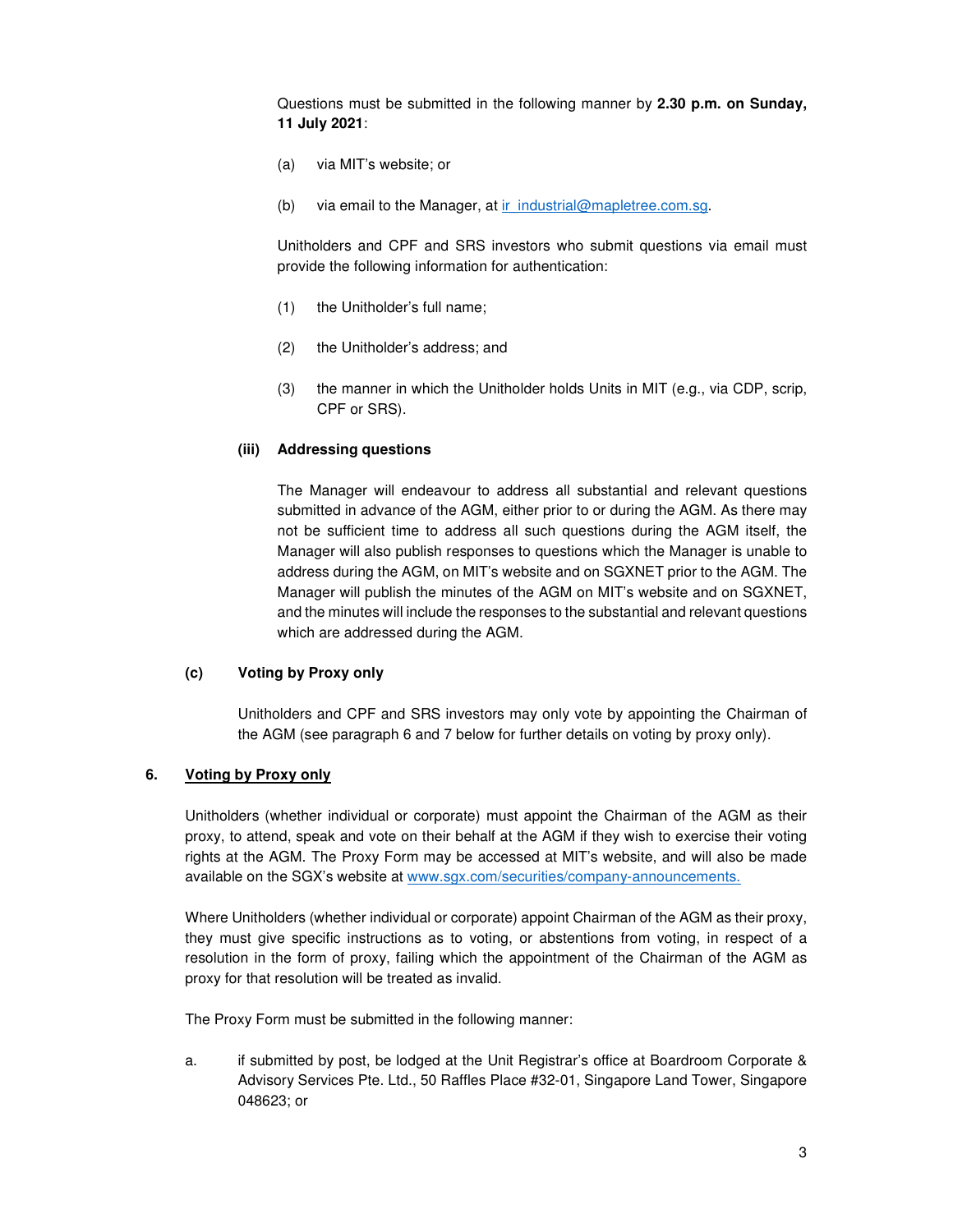b. if submitted electronically, be submitted via email to the Unit Registrar at MapletreeAGM2021@boardroomlimited.com,

in either case, by no later than **2.30 p.m. on Sunday, 11 July 2021**, being 72 hours before the time fixed for the AGM.

A Unitholder who wishes to submit a Proxy Form must first download, complete and sign the Proxy Form, before submitting it by post to the address provided above, or before scanning and sending it by email to the email address provided above.

**In view of the current COVID-19 situation in Singapore, Unitholders are strongly encouraged to submit completed proxy forms electronically via email.** 

# **7. Relevant intermediaries**

Persons who hold Units through relevant intermediaries (as defined in Section 181 of the Companies Act, Chapter 50 of Singapore) and who wish to participate in the AGM by (a) observing and/or listening to the AGM proceedings through live audio-visual webcast or live audio-only stream; (b) submitting questions in advance of the AGM; (c) submitting questions during the AGM via the online chat box and/or (d) appointing the Chairman of the AGM as proxy to attend, speak and vote on their behalf at the AGM, should contact the relevant intermediary through which they hold such Units as soon as possible in order to make the necessary arrangements for them to participate in the AGM.

In addition, CPF or SRS investors who wish to appoint the Chairman of the AGM as proxy should approach their respective CPF Agent Banks or SRS Operators to submit their votes by 2.30 p.m. on **Monday, 5 July 2021**, being 7 working days before the date of the AGM.

| <b>Key dates</b>      | <b>Actions</b>                                                               |
|-----------------------|------------------------------------------------------------------------------|
| Monday,               | Unitholders and CPF and SRS investors may begin to pre-register              |
| 21 June 2021          | at MIT's website for the AGM proceedings.                                    |
| 2.30 p.m. on Monday,  | Deadline for CPF and SRS investors who wish to appoint the                   |
| 5 July 2021           | Chairman of the AGM as proxy to approach their respective CPF                |
|                       | Agent Banks or SRS Operators to submit their votes.                          |
| 2.30 p.m. on Sunday,  | Deadline for Unitholders and CPF and SRS investors:<br>$\bullet$             |
| 11 July 2021          | (a) to submit questions in advance; and                                      |
|                       | (b) to pre-register for the AGM proceedings.                                 |
|                       | Deadline for Unitholders to submit proxy forms (via post to the<br>$\bullet$ |
|                       | Unit Registrar's office or email at                                          |
|                       | MapletreeAGM2021@boardroomlimited.com).                                      |
| 2.30 p.m. on Tuesday, | Authenticated Unitholders and CPF and SRS investors who<br>$\bullet$         |
| 13 July 2021          | have pre-registered for the AGM will receive the Confirmation                |
|                       | Email which will contain a unique user ID and password details,              |
|                       | as well as instructions on how to access the AGM proceedings.                |
|                       | Unitholders and CPF and SRS investors who do not receive the<br>$\bullet$    |
|                       | Confirmation Email by 2.30 p.m. on 13 July 2021, but have                    |
|                       | registered by the 11 July 2021 deadline should contact the Unit              |
|                       | Registrar, Boardroom Corporate & Advisory Services Pte. Ltd.,                |

**8.** The table below sets out the key dates/deadlines for Unitholders to note: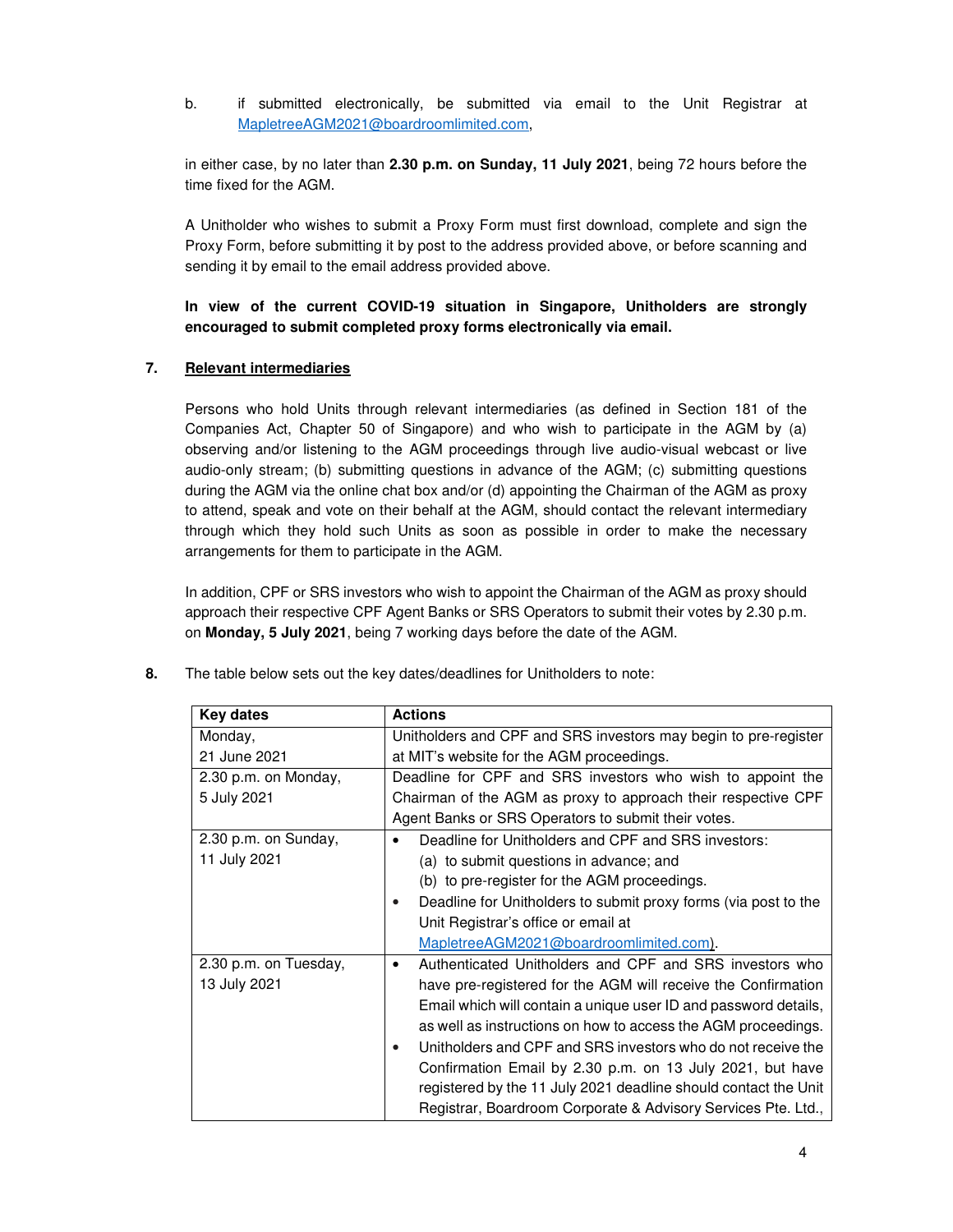| Key dates               | <b>Actions</b>                                                                                                                |
|-------------------------|-------------------------------------------------------------------------------------------------------------------------------|
|                         | 6230<br>+65<br>9564<br>9768<br>6230<br>$+65$<br>at<br>at<br>or                                                                |
|                         | MapletreeAGM2021@boardroomlimited.com.                                                                                        |
| 2.30 p.m. on Wednesday, | Click on the link in the Confirmation Email and enter the unique                                                              |
| 14 July 2021            | user ID and password to access the live audio-visual webcast                                                                  |
|                         | of the AGM proceedings; or                                                                                                    |
|                         | Call the toll-free telephone number in the Confirmation Email to<br>access the live audio-only stream of the AGM proceedings. |

# **9. Annual Report 2020/2021 and related documents**

 MIT's Annual Report 2020/2021, as well as related documents including the Notice of AGM and the Proxy Form have been published on MIT's website and SGX's website at www.sgx.com/securities/company-announcements.

**10.** For more information, Unitholders can contact the Manager at ir\_industrial@mapletree.com.sg or the Unit Registrar, Boardroom Corporate & Advisory Services Pte. Ltd., at +65 6230 9768 / +65 6230 9564 or at MapletreeAGM2021@boardroomlimited.com.

# **11. Due to the constantly evolving COVID-19 situation in Singapore, the Manager may be required to change the arrangements for the AGM at short notice. Unitholders should check MIT's website for the latest updates on the status of the AGM.**

The Manager would like to thank all Unitholders for their patience and co-operation in enabling us to hold the AGM with the optimum safe distancing measures amidst the current COVID-19 pandemic.

By Order of the Board Wan Kwong Weng Joint Company Secretary Mapletree Industrial Trust Management Ltd. (Company Registration No.201015667D) As Manager of Mapletree Industrial Trust

21 June 2021